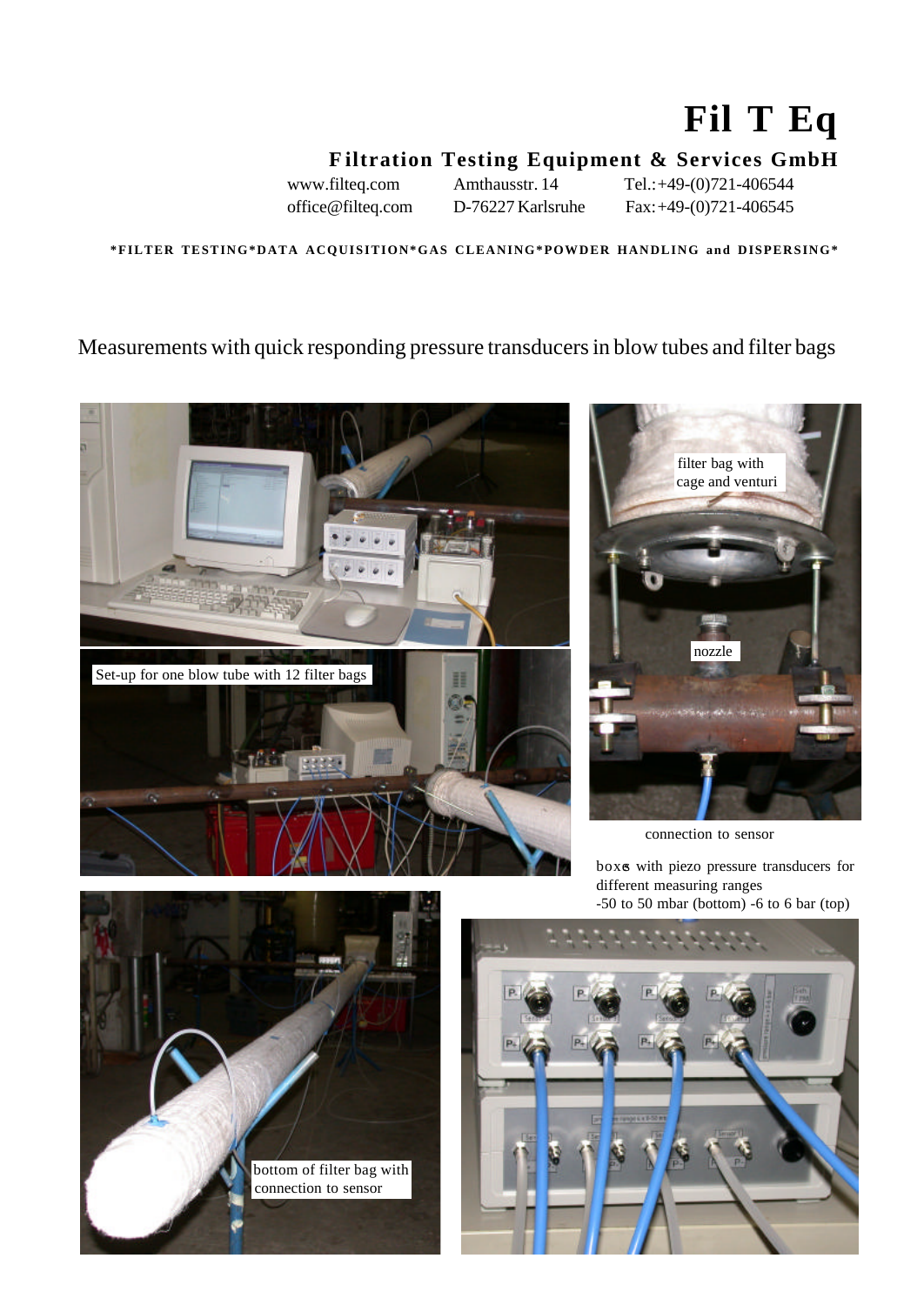## Measured pressure pulses in a 2" blow tube with 12 blow holes



 $time/s$